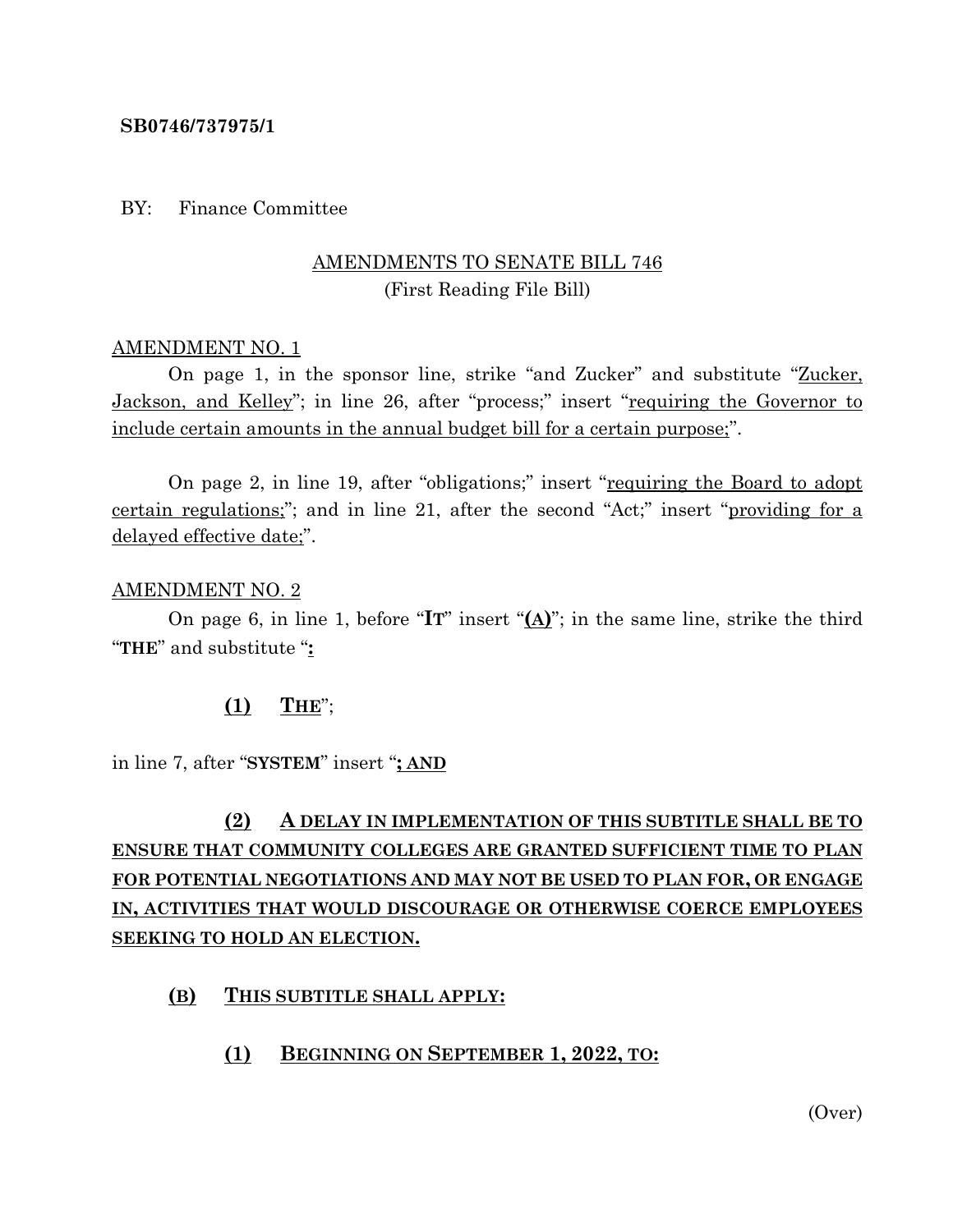**SB0746/737975/1 Finance Committee Amendments to SB 746 Page 2 of 5**

- **(I) ANNE ARUNDEL COMMUNITY COLLEGE;**
- **(II) COMMUNITY COLLEGE OF BALTIMORE COUNTY;**
- **(III) FREDERICK COMMUNITY COLLEGE;**
- **(IV) HARFORD COMMUNITY COLLEGE;**
- **(V) HOWARD COMMUNITY COLLEGE;**
- **(VI) MONTGOMERY COLLEGE;**
- **(VII) PRINCE GEORGE'S COMMUNITY COLLEGE; AND**
- **(VIII) COLLEGE OF SOUTHERN MARYLAND;**
- **(2) BEGINNING ON SEPTEMBER 1, 2023, TO:**
	- **(I) ALLEGANY COLLEGE OF MARYLAND;**
	- **(II) CARROLL COMMUNITY COLLEGE;**
	- **(III) CECIL COLLEGE;**
	- **(IV) CHESAPEAKE COLLEGE;**
	- **(V) GARRETT COLLEGE;**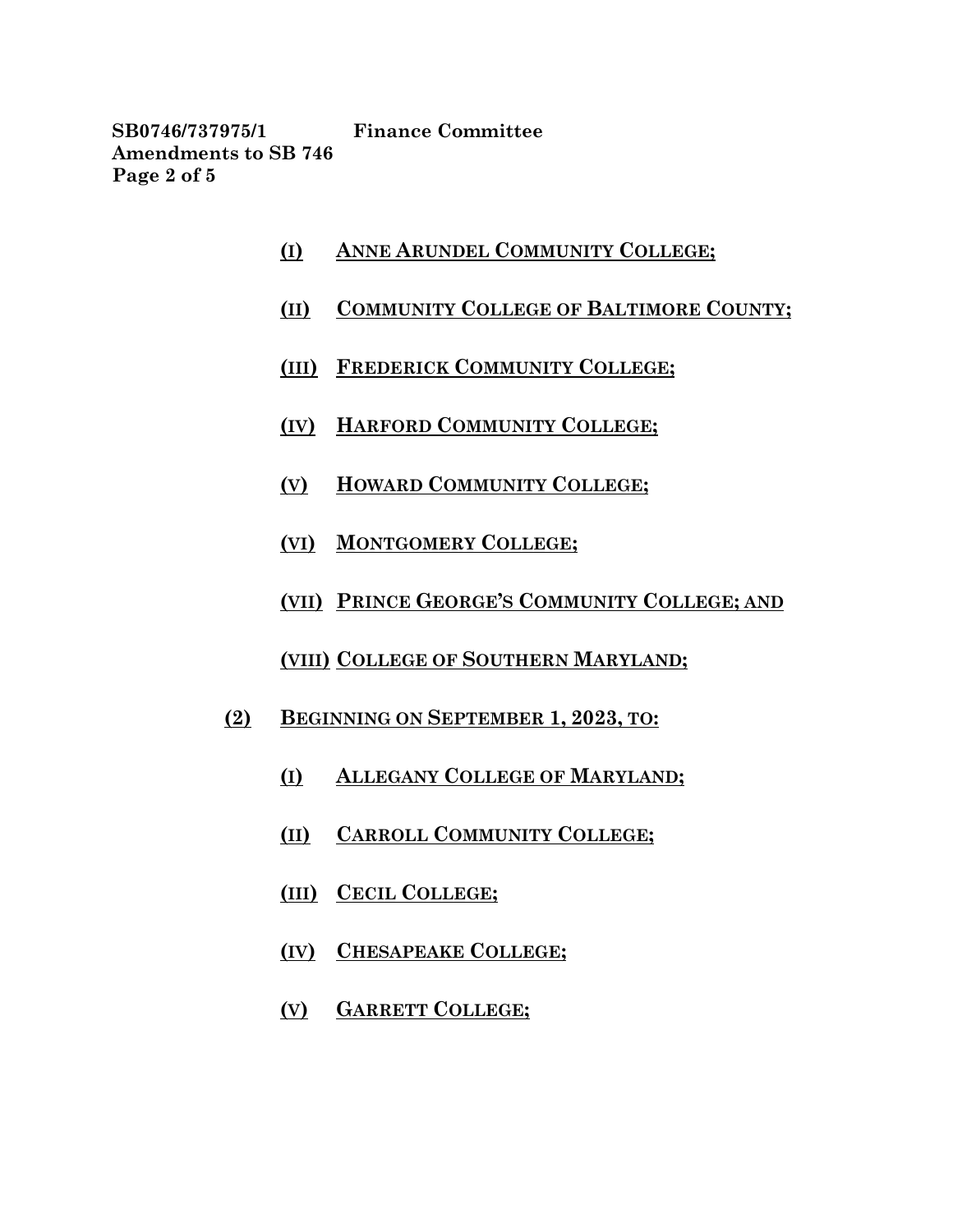**SB0746/737975/1 Finance Committee Amendments to SB 746 Page 3 of 5**

## **(VI) HAGERSTOWN COMMUNITY COLLEGE; AND**

### **(VII) WOR–WIC COMMUNITY COLLEGE; AND**

# **(3) BEGINNING OCTOBER 1, 2024, BALTIMORE CITY COMMUNITY COLLEGE**";

in line 27, strike "**SIX**" and substitute "**FOUR**"; and in line 30, after "**FACULTY;**" insert "**AND**".

On page 7, strike beginning with "**ONE**" in line 1 down through "**(4)**" in line 3; strike beginning with "**; AND**" in line 4 down through "**OFFICERS**" in line 5; and in line 8, strike "**OCTOBER 1, 2021**" and substitute "**SEPTEMBER 1, 2022**".

On page 9, in line 23, strike "**OCTOBER 1, 2021**" and substitute "**SEPTEMBER 1, 2022**".

On page 11, in line 30, strike "**1 DAY**" and substitute "**2 DAYS**".

On page 12, in line 26, strike "**OCTOBER 1, 2021**" and substitute "**SEPTEMBER 1, 2022**".

On page 15, in line 28, strike "**OCTOBER 1, 2021**" and substitute "**SEPTEMBER 1, 2022**".

On page 23, in lines 24 and 26, in each instance, strike "October 1, 2021" and substitute "September 1, 2022".

On page 24, in lines 2, 13, and 18, in each instance, strike "October 1, 2021" and substitute "September 1, 2022"; in line 10, strike "for fiscal year 2022,"; in the same line,

(Over)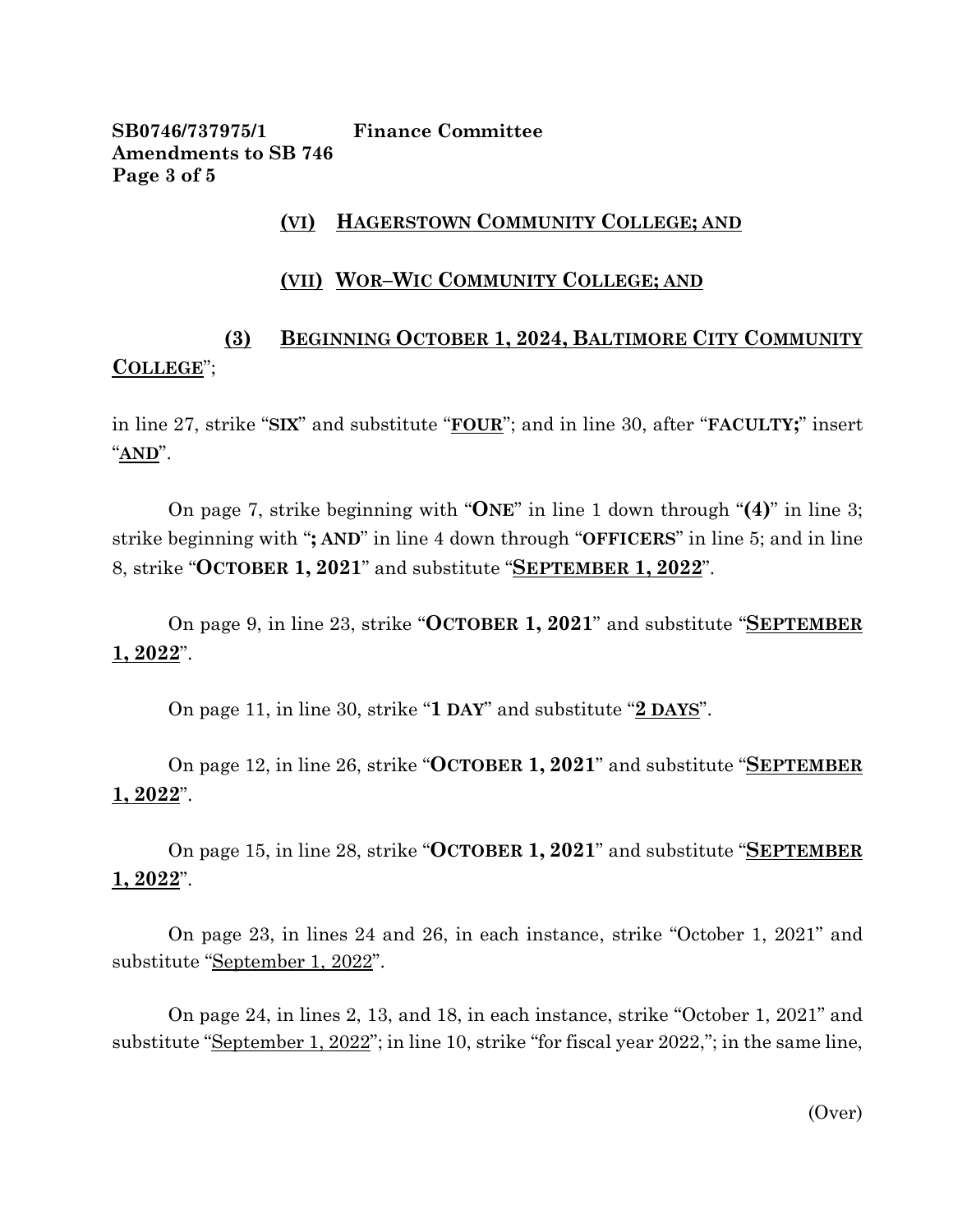# **SB0746/737975/1 Finance Committee Amendments to SB 746 Page 4 of 5**

after "employer" insert "under § 16–702(b)(1) of the Education Article, as enacted by Section 2 of this Act,"; in the same line, strike "choose" and substitute "not be required"; in line 11, after "unit" insert "until July 1, 2023"; in line 14, strike "(b)" and substitute "(c)"; and strike beginning with "Beginning" in line 14 down through "Act" in line 16 and substitute "Notwithstanding § 16–709 of the Education Article, as enacted by Section 2 of this Act, a public employer under § 16–702(b)(2) of the Education Article, as enacted by Section 2 of this Act, may not be required to bargain with the exclusive representative over wages of employees in a bargaining unit until July 1, 2024".

# AMENDMENT NO. 3

On page 16, in line 30, after "**(1)**" insert "**(I)**"; in the same line, strike "**A**" and substitute "**EXCEPT AS PROVIDED IN PARAGRAPH (2) OF THIS SUBSECTION, A**".

On page 17, in line 2, strike "**(2)**" and substitute "**(II)**"; and after line 6, insert:

"**(2) FOR BALTIMORE CITY COMMUNITY COLLEGE, IN THE ANNUAL BUDGET BILL SUBMITTED TO THE GENERAL ASSEMBLY, THE GOVERNOR SHALL INCLUDE ANY AMOUNTS IN THE BUDGET OF BALTIMORE CITY COMMUNITY COLLEGE REQUIRED TO ACCOMMODATE ANY ADDITIONAL COST RESULTING FROM THE NEGOTIATIONS, INCLUDING THE ACTUARIAL IMPACT OF ANY LEGISLATIVE CHANGES TO ANY OF THE STATE PENSION OR RETIREMENT SYSTEMS THAT ARE REQUIRED, AS A RESULT OF THE NEGOTIATIONS, FOR THE FISCAL YEAR BEGINNING THE IMMEDIATELY FOLLOWING JULY 1 IF THE LEGISLATIVE CHANGES HAVE BEEN NEGOTIATED TO BECOME EFFECTIVE IN THAT FISCAL YEAR.**".

### AMENDMENT NO. 4

On page 5, in line 6, after "**FOR**" insert "**THE PURPOSES OF COLLECTIVE BARGAINING WITH**".

On page 22, after line 5, insert: